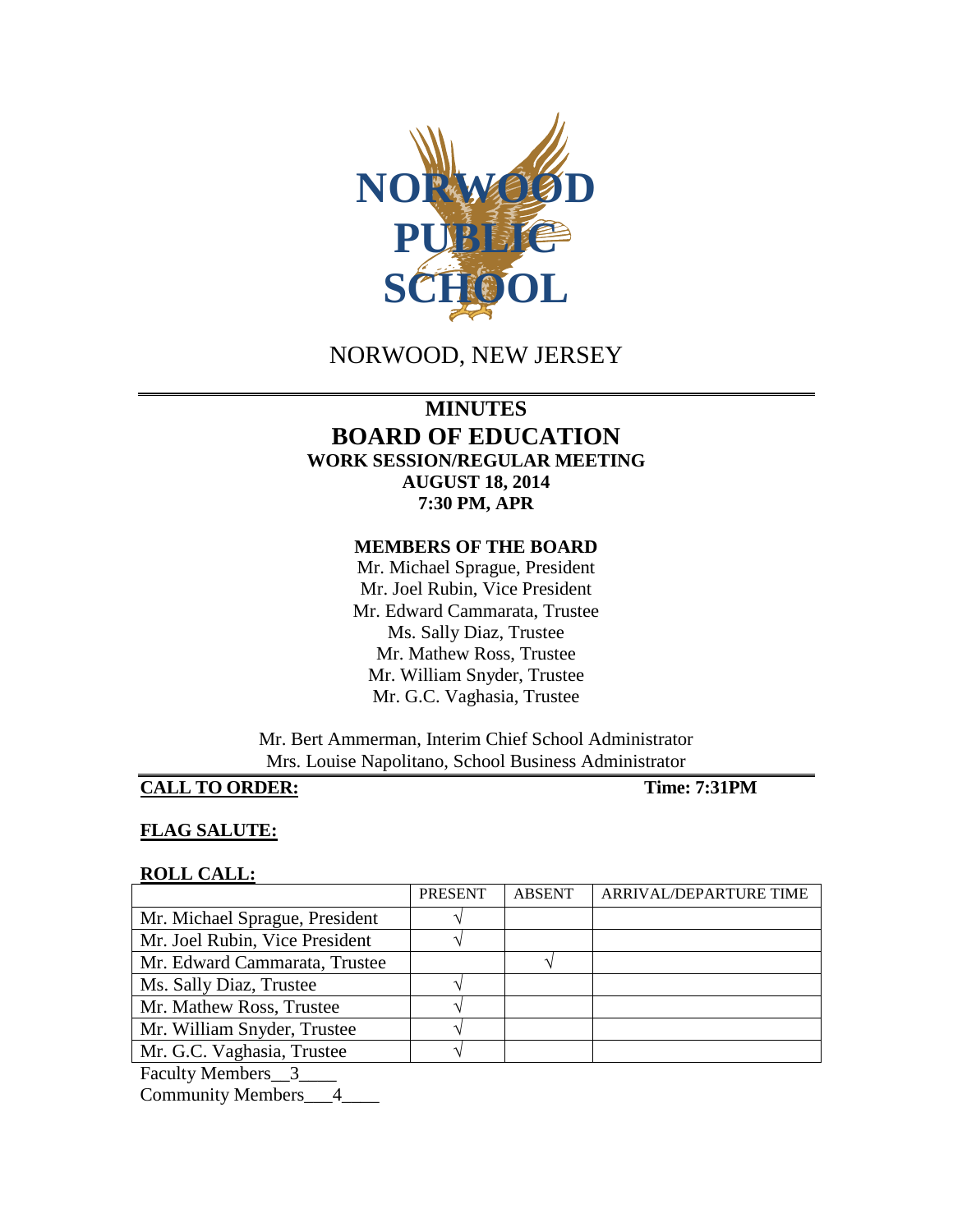## **OPEN PUBLIC PORTION MEETING ACT STATEMENT:**

Pursuant to the Open Public Meetings Act, Chapter 231, Laws of New Jersey 1975, notice of this meeting, its date, time and place have been posted on the Board's official bulletin board, and it has been delivered to The Record newspaper circulated in the District at least 48 hours prior to the time for this meeting. The Board will meet in executive session immediately following to discuss personnel and contractual matters.

## **DISCUSSION OF CORRESPONDENCE:**

#### **INFORMATIONAL ATTACHMENTS:**

- August Enrollment Report (Attachment A)
- August Child Study Team Student Count (Attachment B)

#### **MEETING CALENDAR**

| <b>Date</b>          | <b>TIME</b> | <b>PLACE</b>              | <b>PURPOSE</b>              |
|----------------------|-------------|---------------------------|-----------------------------|
| September 8, 2014    | 7:30PM      | <b>APR/School Library</b> | <b>Work Session Meeting</b> |
| September 22, $2014$ | 8:00PM      | <b>APR/School Library</b> | Regular Meeting             |

#### **PRESIDENT'S STATEMENT:**

#### **COMMITTEE REPORTS:**

- **1. Finance Committee**-Mr. Sprague, Chair
- **2. Building & Grounds**-Mr. Cammarata, Chair Will meet on September 8<sup>th</sup> at 6:30pm.
- **3. Negotiations/Performance & Evaluation**-Mr. Rubin, Chair
- **4. Curriculum/Technology/Policy**-Mr. Ross, Chair
- **5. School Business Administrator-**Mrs. Napolitano
- **6. Chief School Administrator**-Mr. Ammerman In regard to the movement in Math Teachers: the change was done because of the new GoMath program and the process of the program is moving ahead over the course of 5 to 10 years. There was a discussion regarding the Consortium Constitution Formal Agreement. Teacher Assistants work a certain number of hours as per our standards. We may have to use teachers to work 8:00am – 8:15am to cover the main entrance, APR, and Gym so that the Teacher Assistants do not go over their approved hours.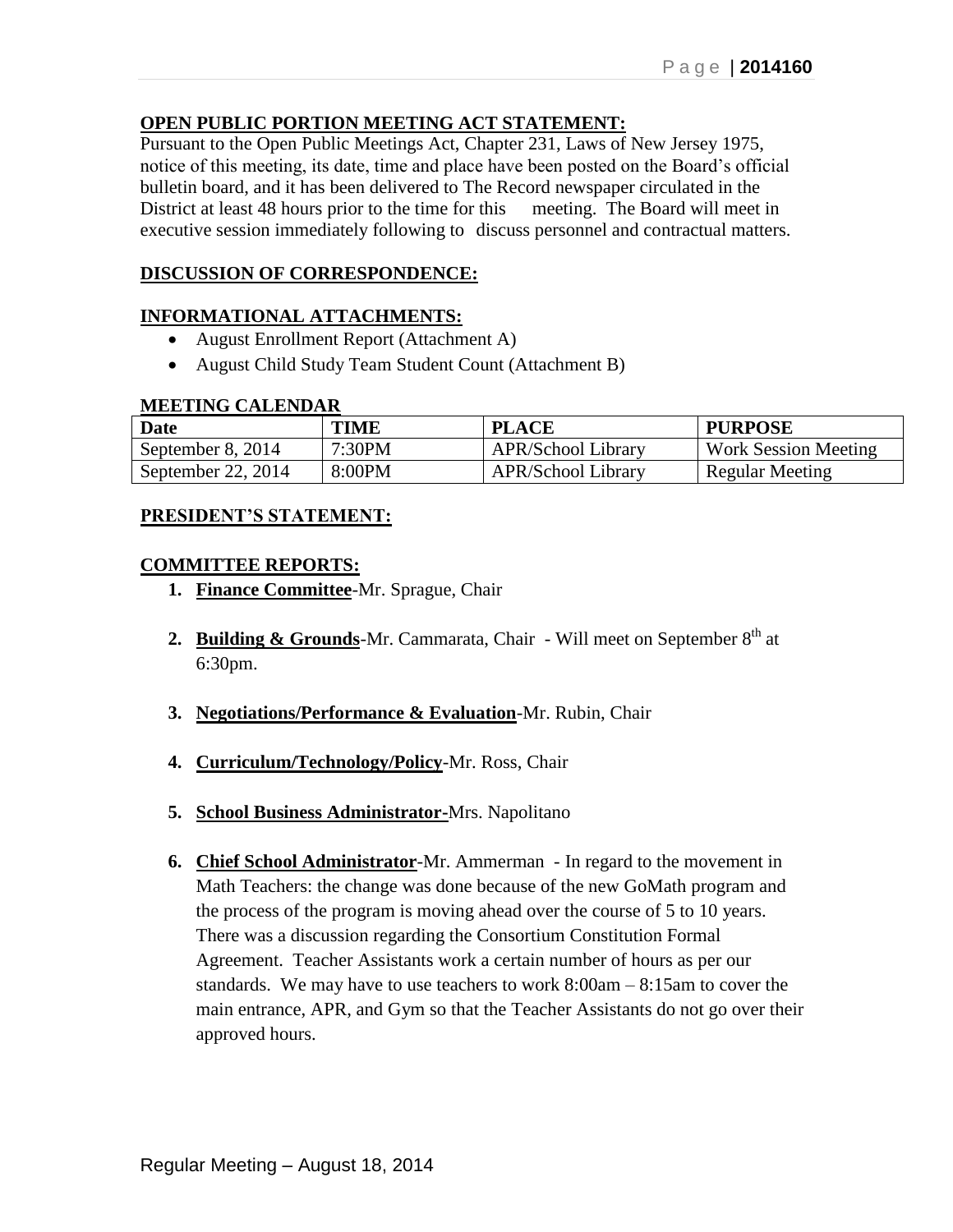## **ACTION ITEMS:**

## **I. APPROVAL OF MINUTES** BE IT RESOLVED, that the Motion to Approve the Minutes of:

July 17, 2014 – Regular Meeting & Executive Session Meetings

Moved by: Mr. Rubin Seconded by: Ms. Diaz Vote: All In Favor

| <b>BOARD MEMBER</b>            | <b>AYE</b> | <b>NAY</b> | <b>ABSTAINED ABSENT</b> |  |
|--------------------------------|------------|------------|-------------------------|--|
| Mr. Michael Sprague, President |            |            |                         |  |
| Mr. Joel Rubin, Vice President |            |            |                         |  |
| Mr. Edward Cammarata, Trustee  |            |            |                         |  |
| Ms. Sally Diaz, Trustee        |            |            |                         |  |
| Mr. Mathew Ross, Trustee       |            |            |                         |  |
| Mr. William Snyder, Trustee    |            |            |                         |  |
| Mr. G.C. Vaghasia, Trustee     |            |            |                         |  |

## **II. ADMINISTRATIVE COMMITTEE**

BE IT RESOLVED, pursuant to the recommendation of the Chief School Administrator, the Administrative Committee recommends the following resolution(s):

Motion to approve Administrative items "A1 – A22" Moved by: Mr. Ross Seconded by: Mr. Vaghasia Vote: All In Favor

| <b>BOARD MEMBER</b>            | <b>AYE</b> | <b>NAY</b> | ABSTAINED | <b>ABSENT</b> |
|--------------------------------|------------|------------|-----------|---------------|
| Mr. Michael Sprague, President |            |            |           |               |
| Mr. Joel Rubin, Vice President |            |            |           |               |
| Mr. Edward Cammarata, Trustee  |            |            |           |               |
| Ms. Sally Diaz, Trustee        |            |            |           |               |
| Mr. Mathew Ross, Trustee       |            |            |           |               |
| Mr. William Snyder, Trustee    |            |            |           |               |
| Mr. G.C. Vaghasia, Trustee     |            |            |           |               |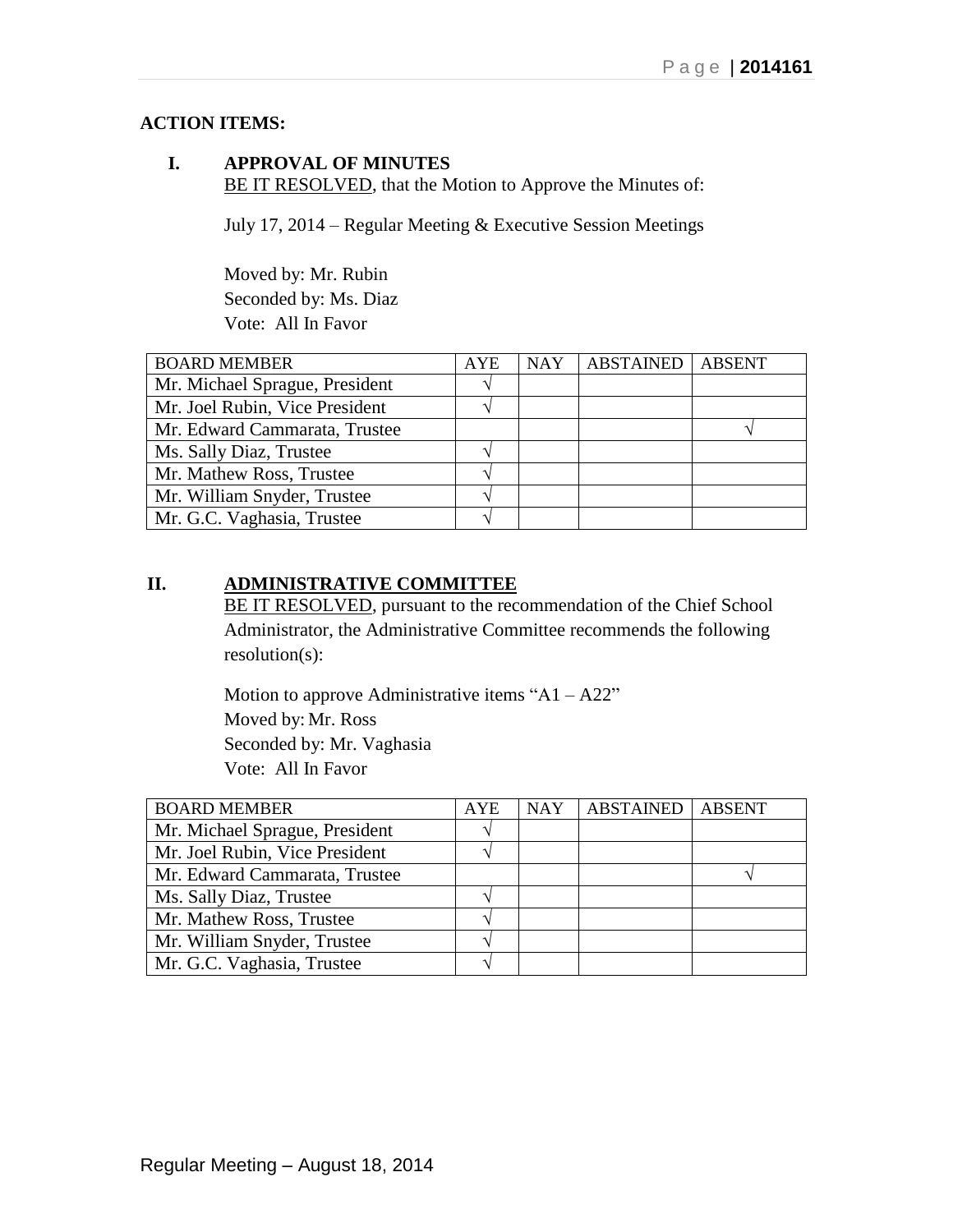## **A1. CST Services/Placements (Enclosure 1)**

approve the child study team services/placements as per Enclosure 1.

#### **A2. Personnel-Resignation**

accept the resignation of Alaina Rausa, grade 1 teacher as of August 7, 2014.

#### **A3. Personnel-New Hire**

approve the following appointments for the 2014-2015 in accordance with the 2012-2013 salary schedule between the Norwood Board of Education and the Norwood Education Association, until such time as a successor agreement is reached:

| <b>NAME</b>        | <b>POSITION</b>           | <b>RATE</b>                    | <b>EFFECTIVE</b> |
|--------------------|---------------------------|--------------------------------|------------------|
| <b>Emily Kozel</b> | <b>Instructional Aide</b> | \$16.00/hr.                    | 9/1/14           |
|                    |                           | not to exceed 27 1/2           |                  |
|                    |                           | hours/week                     |                  |
| Elayne $Ro^*$      | <b>Instructional Aide</b> | \$16.00/hr.                    | 9/1/14           |
|                    |                           | not to exceed 27 $\frac{1}{2}$ |                  |
|                    |                           | hours/week                     |                  |
| Sara Pulgrano      | Grade 1 Teacher           | BA, Step 1, \$42,177           | 9/1/14           |
|                    |                           |                                |                  |

\*pending receipt of all paperwork

#### **A4. Personnel Changes of Assignment**

approve the following personnel changes of assignment:

|                | From              | To                      |
|----------------|-------------------|-------------------------|
| Leigh Bomzer   | Grade 4           | Grade 6 & 7 Mathematics |
| John Pontrella | 6 & 7 Mathematics | Grade 4                 |

## **A5. Mentoring Assignments Changes**

approve the following mentors and mentor payments to the following first-year teachers for 2014-2015 school year:

**Mentor Mentee** Jordan Henshaw Sara Pulgrano

Robin Brunck Stephanie Gadaleta

## **A6. Substitute Teachers (Enclosure 2)**

approve the Substitute Teachers for the 2014-2015 School Year as per Enclosure #2.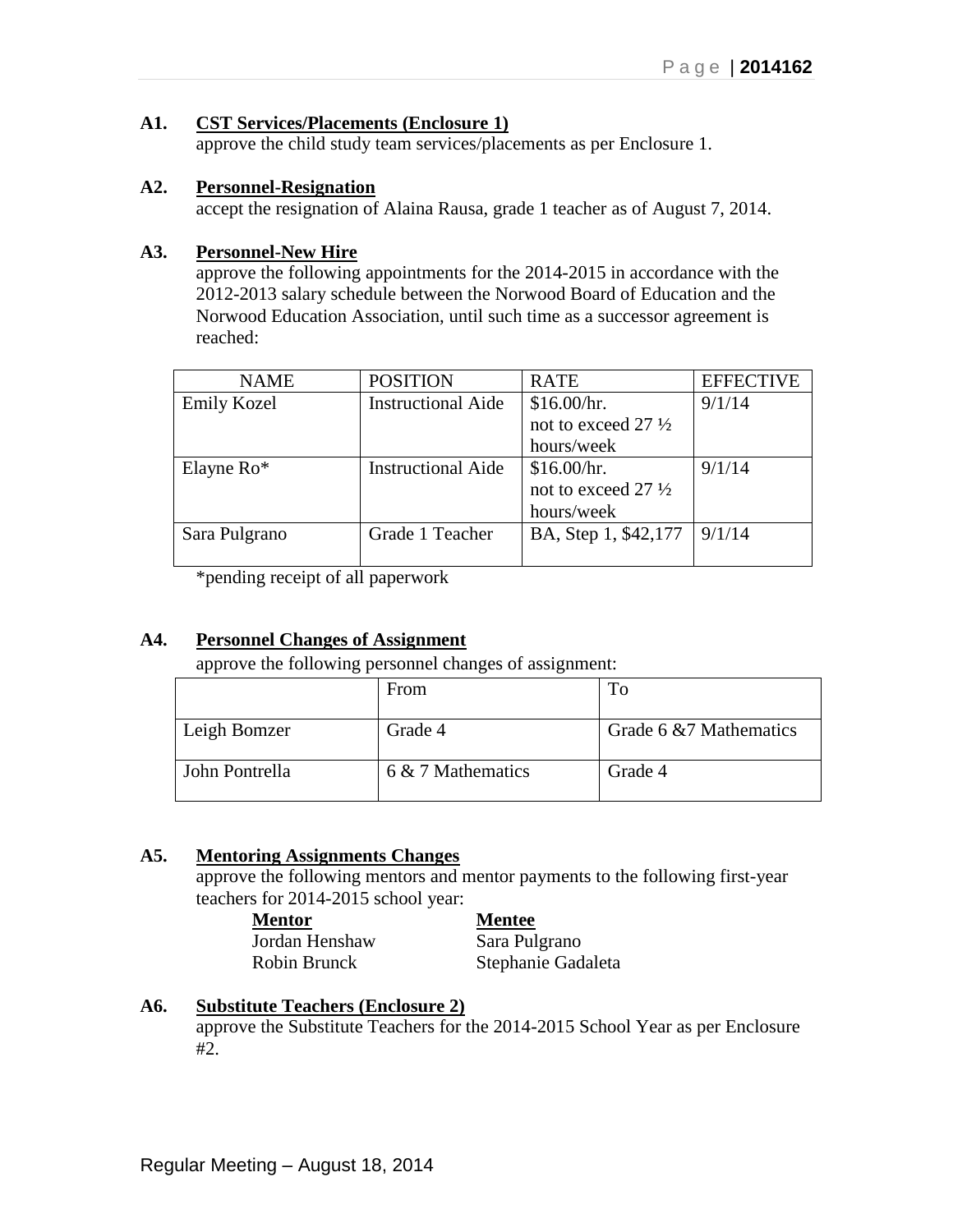## **A7. Athletic Schedules (Enclosure 3)**

approve the schedule for Soccer and Volleyball for the 2014-2015 school year.

## **A8. Kindergarten Facilities (Enclosure 7)**

approve alternative method of bathroom access compliance in accordance with N.J.A.C. 6A:26-6.3 (h) 4ii and iii by providing toilet rooms adjacent to or outside the classroom in lieu of individual toilet rooms in each classroom.

## **A9. School Crisis Response Plan (Enclosure 4)**

approve the School Crisis Response Plan for the 2014-2015 school year.

**A10. Northern Valley Education Consortium Constitution (Enclosure 5)** approve the Northern Valley Education Consortium Constitution. (NVEC).

## **A11. Calendar**

approve the following changes to the 14-15 school calendar:

|                        | <b>Old Dates</b>        | <b>New Dates</b>      |
|------------------------|-------------------------|-----------------------|
| <b>Graduation Date</b> | Saturday, June 20, 2015 | Monday, June 22, 2015 |
| <b>Half Days</b>       | Full Day: June 22       | Full Day: June 23     |
|                        | Half Days: June 23      | Half Days: June 22    |

## **A12. Stipend Positions\***

approve the following positions for 2014-2015:

| Position                 | <b>Name</b>     | Amount*                       |
|--------------------------|-----------------|-------------------------------|
|                          |                 |                               |
| Norwood Network News     | Jason Simodejka | Zero Period $(\frac{45}{45})$ |
|                          |                 | minute period) $@30$          |
|                          |                 | Minutes/Day prorated,         |
|                          |                 | not to exceed 150 days        |
| <b>Concert Rehearsal</b> | Courtney Bullen | Zero Period $(\frac{45}{45})$ |
|                          |                 | minute period) $@30$          |
|                          |                 | Minutes/Day prorated          |
|                          |                 |                               |

\*Stipend amounts are in accordance with the 2012-2013 schedule between the Norwood Board of Education and the Norwood Education, until such time a successor agreement is reached.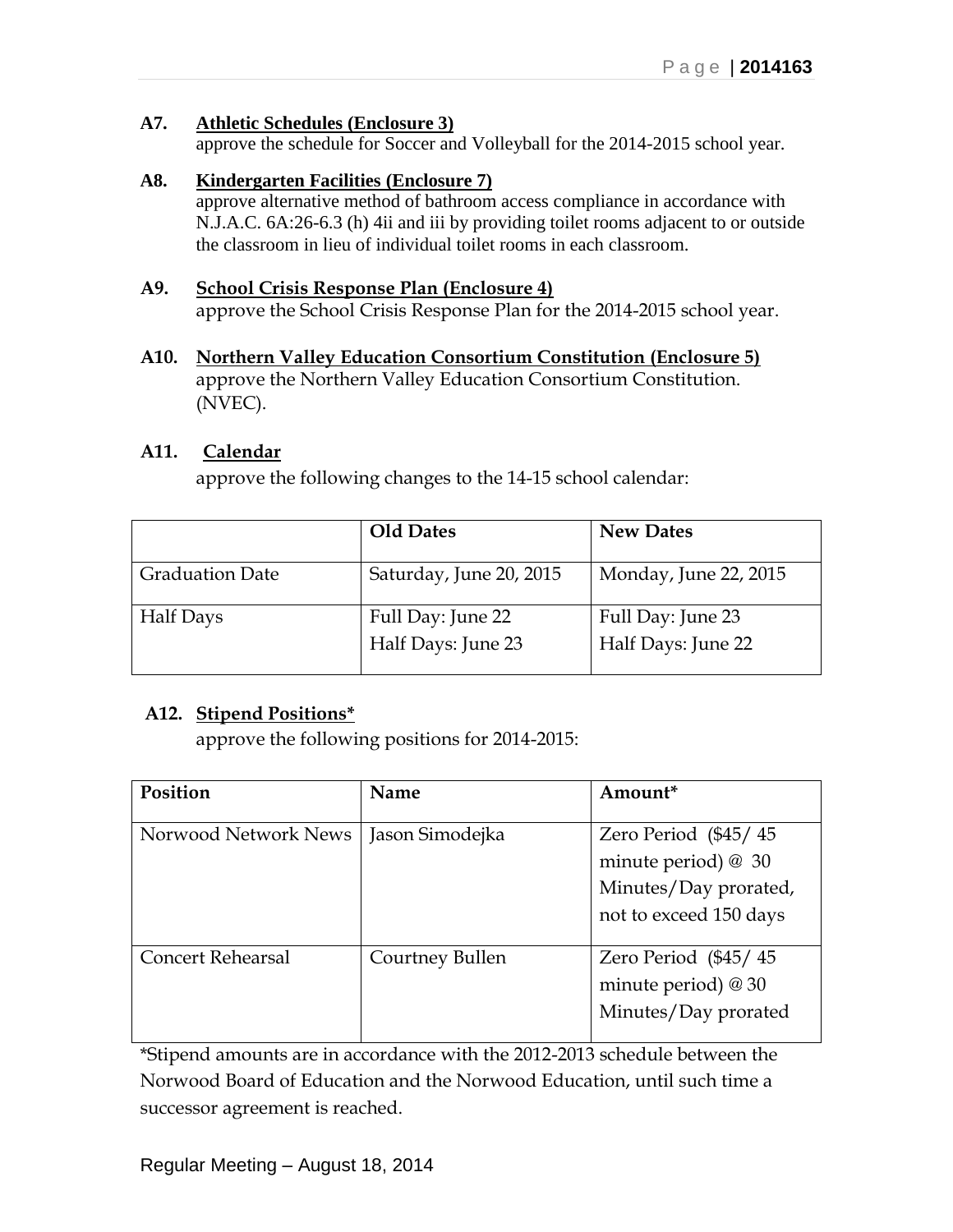## **A13. Additional Summer Hours**

approve additional summer hours for the following:

| <b>Personnel</b>    | <b>Assignment</b> | $#$ Days | Daily Rate* |
|---------------------|-------------------|----------|-------------|
| Bonnie Malora       | Child Study Team  |          | \$402.08    |
| Catherine Stanzione | Child Study Team  |          | \$344.45    |

\*Salaries noted are from the 2012-2013 salary schedule between the Norwood Board of Education and the Norwood Education Association, until such time a successor agreement is reached.

## **A14. Bergen County Special Services**

approve entering into contract with Bergen County Special Services to provide Hospital Instruction for the 2014-15 school year for students who are confined during school hours for medical and/or rehabilitative care at Bergen Regional Medical Center at a rate of \$60.00 per hour.

## **A15. Workshop/Conference**

post-approve the following workshop expense:

| $\bullet$ | Name:       | Robin Brunck                                       |
|-----------|-------------|----------------------------------------------------|
|           | Conference: | LLI, Intensive Professional Development-Grades 3-5 |
|           | Location:   | Cambridge, MA                                      |
|           | Date:       | <b>July 8-10</b>                                   |
|           | Cost:       | \$117.08 meals                                     |

## **A16. PARCC Training**

approve staff trainer, Jessica Anspach, to provide PARCC training for Grades 3-8 Professional Development to District Staff Members at a cost of \$400.00.

- **A17. Northern Valley Education Consortium Programs Liability (Enclosure 8)** approve Enclosure 8, which maintains that, the Norwood Board of Education provides liability insurance to the non-resident students who participate in the Norwood Public School programs, extracurricular activities and other mainstreaming opportunities.
- **A18. Board Goals (Enclosure 9)** approve the enclosed Board goals for the 2014-2015 school year.
- **A19. NJ School Board Member and Trustee Code of Ethics (Enclosure 10)** acknowledge and confirm that the Board has reviewed and will abide by the NJSB Code of Ethics.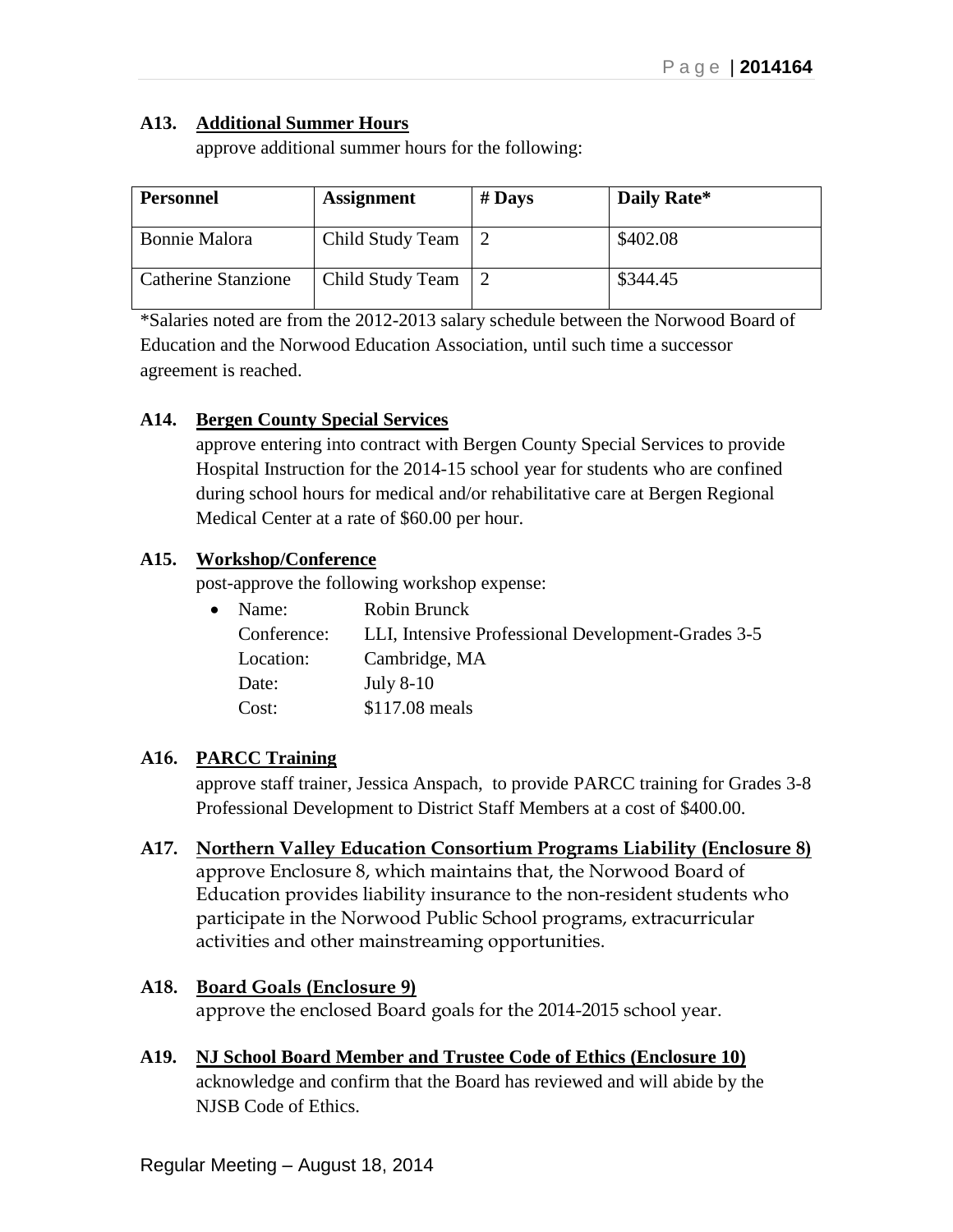## **A20. Personnel-New Hire, Additional**

approve the following appointments for the 2014-2015 in accordance with the 2012-2013 salary schedule between the Norwood Board of Education and the Norwood Education Association, until such time as a successor agreement is reached:

| <b>NAME</b>     | <b>POSITION</b>           | <b>RATE</b>                    | <b>EFFECTIVE</b> |
|-----------------|---------------------------|--------------------------------|------------------|
| Katherine Moger | <b>Instructional Aide</b> | $\frac{\$16.00}{hr}$ .         | 9/1/14           |
|                 |                           | not to exceed 27 $\frac{1}{2}$ |                  |
|                 |                           | hours/week                     |                  |

## **A21. Stipend Positions, Additional\***

approve the following positions for 2014-2015:

| Position         | Name            | Amount <sup>*</sup> |
|------------------|-----------------|---------------------|
| Volleyball Coach | Katherine Moger | \$1,850.00          |

\*Stipend amounts are in accordance with the 2012-2013 schedule between the Norwood Board of Education and the Norwood Education, until such time a successor agreement is reached.

## **A.22 Workshop/Conference**

approve the following conference/workshop:

| $\bullet$ | Name:       | Gina McCormack & Fran Orefice           |  |  |
|-----------|-------------|-----------------------------------------|--|--|
|           | Conference: | <b>Realtime Administrators Workshop</b> |  |  |
|           | Location:   | Clifton, NJ                             |  |  |
|           | Date:       | 8/27/14                                 |  |  |
|           | Cost:       | 80                                      |  |  |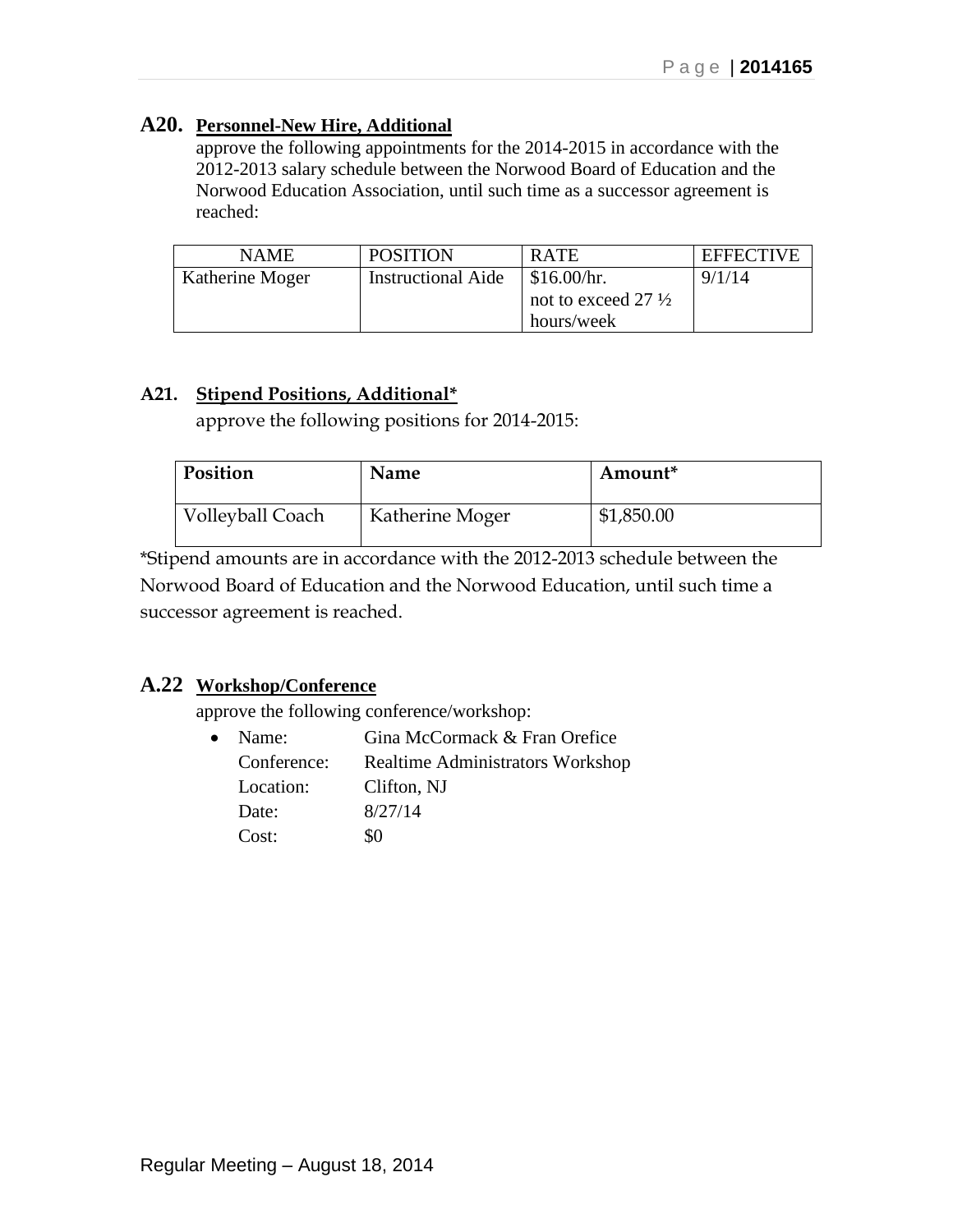## **III. CURRICULUM COMMITTEE**

BE IT RESOLVED, pursuant to the recommendation of the Chief School Administrator, the Administrative Committee recommends the following resolution(s):

Motion to approve Curriculum items "C1" Moved by: Mr. Ross Seconded by: Mr. Rubin Vote: All In Favor

| <b>BOARD MEMBER</b>            | <b>AYE</b> | <b>NAY</b> | <b>ABSTAINED</b> | <b>ABSENT</b> |
|--------------------------------|------------|------------|------------------|---------------|
| Mr. Michael Sprague, President |            |            |                  |               |
| Mr. Joel Rubin, Vice President |            |            |                  |               |
| Mr. Edward Cammarata, Trustee  |            |            |                  |               |
| Ms. Sally Diaz, Trustee        |            |            |                  |               |
| Mr. Mathew Ross, Trustee       |            |            |                  |               |
| Mr. William Snyder, Trustee    |            |            |                  |               |
| Mr. G.C. Vaghasia, Trustee     |            |            |                  |               |

## **C1. Course for Approval**

approve the following course(s) for approval:

a. Name: Dana Sir

Course: Policy Analysis in Administration: Political and Economic Aspects Credits: Three (3) Date: Aug. 2014 – Dec. 2014 Institution: Seton Hall University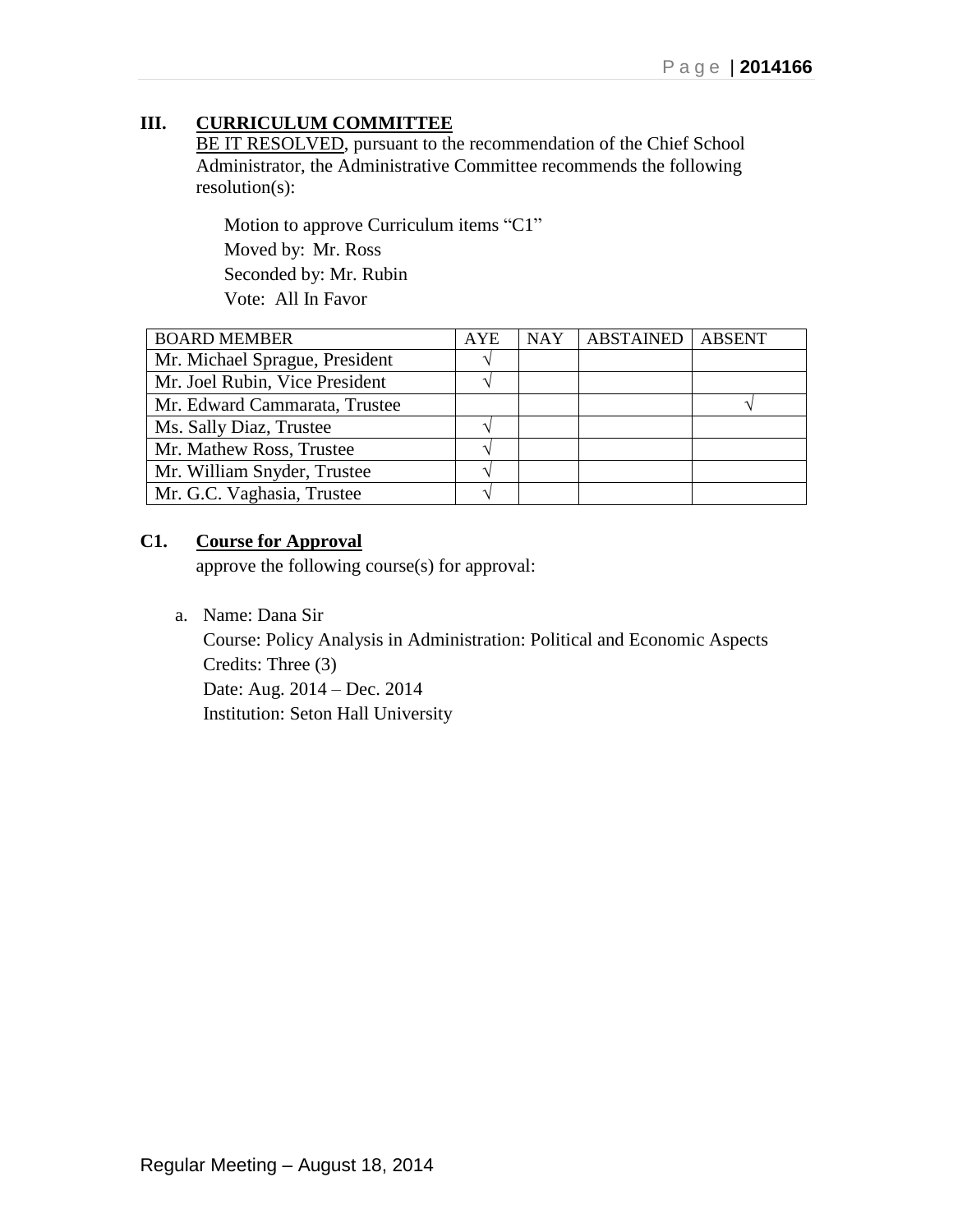## **IV. FINANCE COMMITTEE**

BE IT RESOLVED, pursuant to the recommendation of the Chief School Administrator, the Finance Committee recommends the following resolution(s):

 Motion to approve Finance items "F1 to F6" Moved by: Mr. Ross Seconded by: Mr. Rubin Vote: All In Favor

| <b>BOARD MEMBER</b>            | <b>AYE</b> | <b>NAY</b> | <b>ABSTAINED</b> | <b>ABSENT</b> |
|--------------------------------|------------|------------|------------------|---------------|
| Mr. Michael Sprague, President |            |            |                  |               |
| Mr. Joel Rubin, Vice President |            |            |                  |               |
| Mr. Edward Cammarata, Trustee  |            |            |                  |               |
| Ms. Sally Diaz, Trustee        |            |            |                  |               |
| Mr. William Snyder, Trustee    |            |            |                  |               |
| Mr. Mathew Ross, Trustee       |            |            |                  |               |
| Mr. G.C. Vaghasia, Trustee     |            |            |                  |               |

## **F1. Disbursements**

post-approve second June 30, 2014 disbursements totaling \$271,880.19 having been audited and found correct and warrants issued therefore.

post-approve July 31, 2014 disbursements totaling \$28,979.07 having been audited and found correct and warrants issued therefore.

approve August 18, 2014 disbursements totaling \$(available at BOE meeting) having been audited and found correct and warrants issued therefore.

post-approve the wire transfer of funds in the amount of \$131,366.10 from the General Account to Payroll Accounts to cover payroll expenditures for the Month of July, 2014.

#### **F2. Transfers/Certification of Budgetary Status (Enclosure 6)**

authorize the Business Administrator/Board Secretary to make appropriation transfers with the Current Expense account of the 2014-2015 budget as of July 31, 2014 as per Enclosure #6 for \$82,000.

## **F3. Financial Reports**

accept the Treasurer's and Secretary's Reports for the month of June 2014, pursuant to N.J.A.C.  $6:20-2.13(e)^*$ , we certify that as of August 18, 2014, after a review of the secretary's monthly financial report (appropriations section)and upon consultation with the appropriate district officials, to the best of our knowledge, no major account or fund has been over-expended in violation of N.J.A.C. 6:20-2.13(b)\* and that sufficient funds are available to meet the District's financial obligations for the remainder of the fiscal year.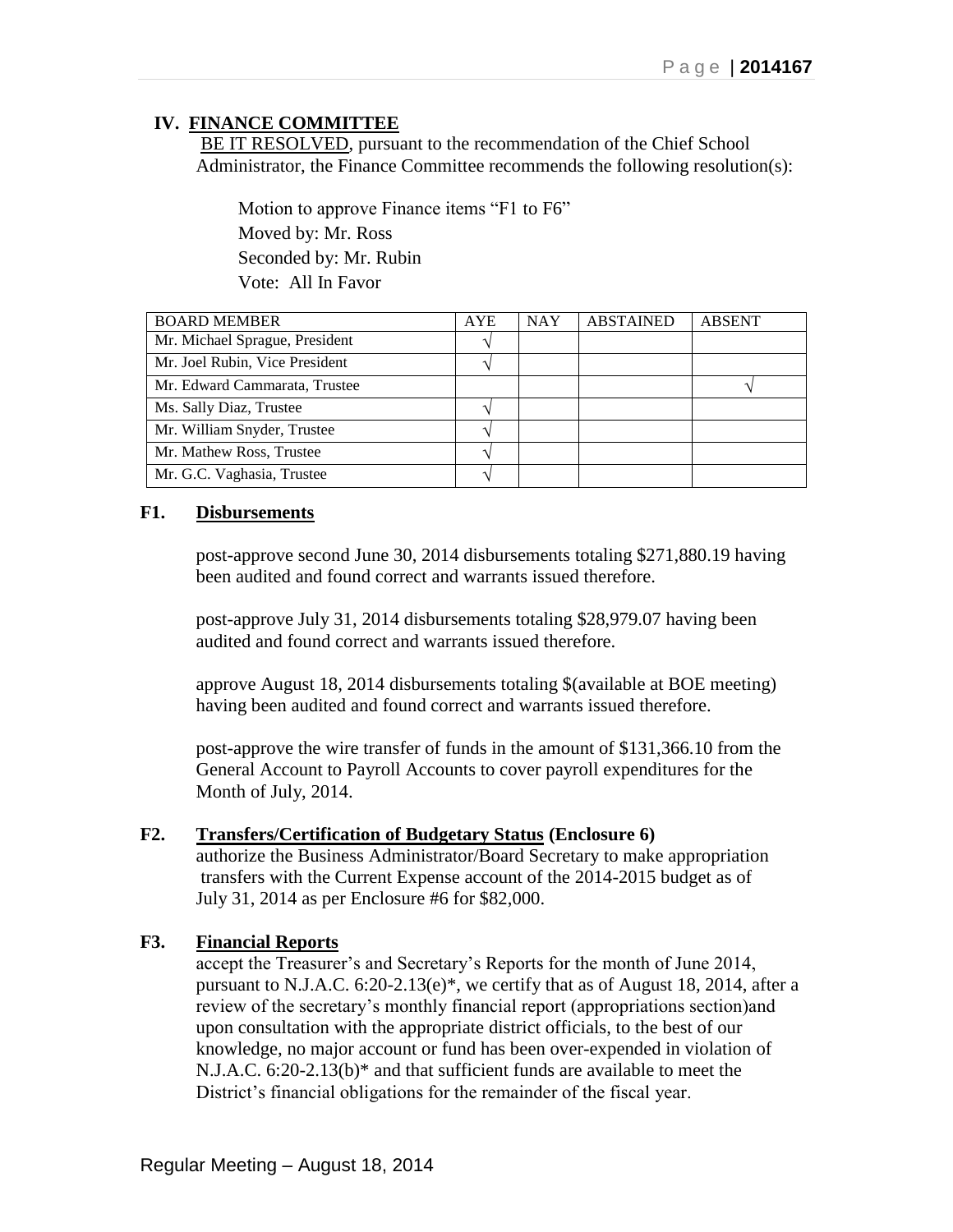#### **F4. 2014-2015 Valley Supported Programs**

approve participation and accept its pro-rata share in various programs to be administered by the Northern Valley Regional High School District.

## **F5. Transportation-Shared Services**

authorize the Business Administrator/Board Secretary to participate in the shared transportation program with Northern Valley Regional High School District for special education and non-public routes.

#### **F6. Building Use**

RESOLVED, that the Norwood Board of Education approves/postgroups/organizations listed below. The Board reserves the right to schedule school activities at any time.

| <b>GROUP/ORGANIZATION</b> | <b>USE/PURPOSE/ROOM</b>                  | <b>DATES/TIMES</b>                                     | FEE  |
|---------------------------|------------------------------------------|--------------------------------------------------------|------|
| Norwood PTO               | Library/PTO meetings                     | 9/30, 10/15, 11/12, 12/17,<br>1/14,2/11,3/18,4/15,6/17 | None |
| Norwood PTO               | APR/RedCross<br><b>Babysitting Class</b> | $10/14$ & $10/15$                                      | None |

#### **New Business - none**

#### **Old Business - none**

## **Open to Public Participation**

Moved by: Mr. Ross Seconded by: Mr. Rubin Time: 8:13pm

#### **Closed to Public Participation**

Moved by: Mr. Rubin Seconded by: Mr. Ross Time: 8:13pm

## **Open to Public Participation**

Moved by: Mr. Vaghasia Seconded by: Ms. Diaz Time: 8:17pm

## **Closed to Public Participation**

Moved by: Ms. Diaz Seconded by: Mr. Vaghasia Time: 8:17pm